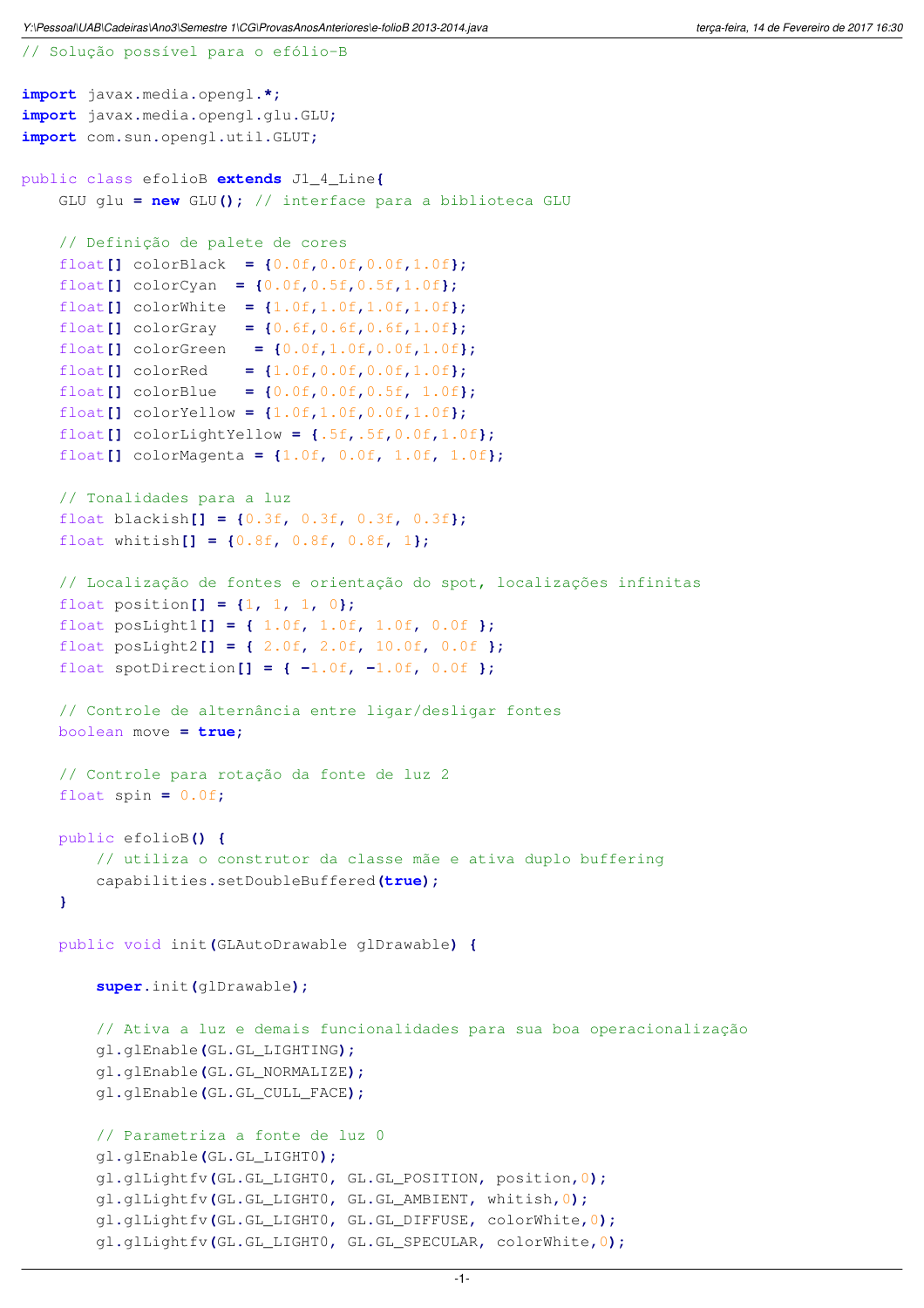```
// Parametriza a fonte de luz 1 - é um foco de luz
    gl.glEnable(GL.GL_LIGHT1 );
    gl.glLightfv(GL.GL_LIGHT1, GL.GL_POSITION, posLight1, 0);
    gl.glLightf(GL.GL_LIGHT1, GL.GL_SPOT_CUTOFF, 60.0F);
    gl.glLightfv(GL.GL_LIGHT1, GL.GL_SPOT_DIRECTION, spotDirection, 0 );
    gl.glLightfv(GL.GL_LIGHT1, GL.GL_AMBIENT, colorGray, 0 );
    gl.glLightfv(GL.GL_LIGHT1, GL.GL_DIFFUSE, colorGray, 0 );
    gl.glLightfv(GL.GL_LIGHT1, GL.GL_SPECULAR, colorWhite,0 );
    gl.glLightf(GL.GL_LIGHT1, GL.GL_CONSTANT_ATTENUATION, 0.2f );
    // Parametriza a fonte de luz 1 - é um foco de luz
    gl.glEnable(GL.GL_LIGHT2 );
    gl.glLightfv(GL.GL_LIGHT2, GL.GL_POSITION, posLight2, 0);
    gl.glLightf(GL.GL_LIGHT2, GL.GL_SPOT_CUTOFF, 30.0F);
    gl.glLightfv(GL.GL_LIGHT2, GL.GL_SPOT_DIRECTION, spotDirection, 0 );
    gl.glLightfv(GL.GL_LIGHT2, GL.GL_AMBIENT, colorYellow, 0 );
    gl.glLightfv(GL.GL_LIGHT2, GL.GL_DIFFUSE, colorYellow, 0 );
    gl.glLightfv(GL.GL_LIGHT2, GL.GL_SPECULAR, colorWhite,0 );
    gl.glLightf(GL.GL_LIGHT2, GL.GL_CONSTANT_ATTENUATION, 0.2f );
    // Materiais para a iluminação padrão para todas
    gl.glMaterialfv(GL.GL_FRONT, GL.GL_AMBIENT, colorBlack,0);
    gl.glMaterialfv(GL.GL_FRONT, GL.GL_DIFFUSE, whitish,0);
    gl.glMaterialfv(GL.GL_FRONT, GL.GL_SPECULAR, colorWhite,0);
   gl.glMaterialf(GL.GL_FRONT, GL.GL_SHININESS, 100.0f);
    gl.glMaterialfv(GL.GL_FRONT, GL.GL_EMISSION, colorBlack,0);
  }
public void reshape(GLAutoDrawable drawable, int x, int y, int width, int height) {
    // Define o view port, inicializa a pilha de matrizes de projeção e define a mesma em 
    // perspectiva
    gl.glViewport(0, 0, WIDTH, HEIGHT);
    gl.glMatrixMode(GL.GL_PROJECTION);
    gl.glLoadIdentity();
   glu.gluPerspective(45, WIDTH/HEIGHT,1.0, 800);
}
public void display(GLAutoDrawable drawable) {
    // Ativa buffers para gestão de cor e redesenho de profundidade
    gl.glClear(GL.GL_COLOR_BUFFER_BIT|GL.GL_DEPTH_BUFFER_BIT);
    // Modo de sobreamento é o smooth
    gl.glShadeModel(GL.GL_SMOOTH);
    // Liga e desliga fontes 0 e 1
    if (move)
    {
        gl.glDisable(GL.GL_LIGHT0);
        gl.glEnable(GL.GL_LIGHT1);
        drawScene();
    }
    else {
        gl.glDisable(GL.GL_LIGHT1);
        gl.glEnable(GL.GL_LIGHT0);
```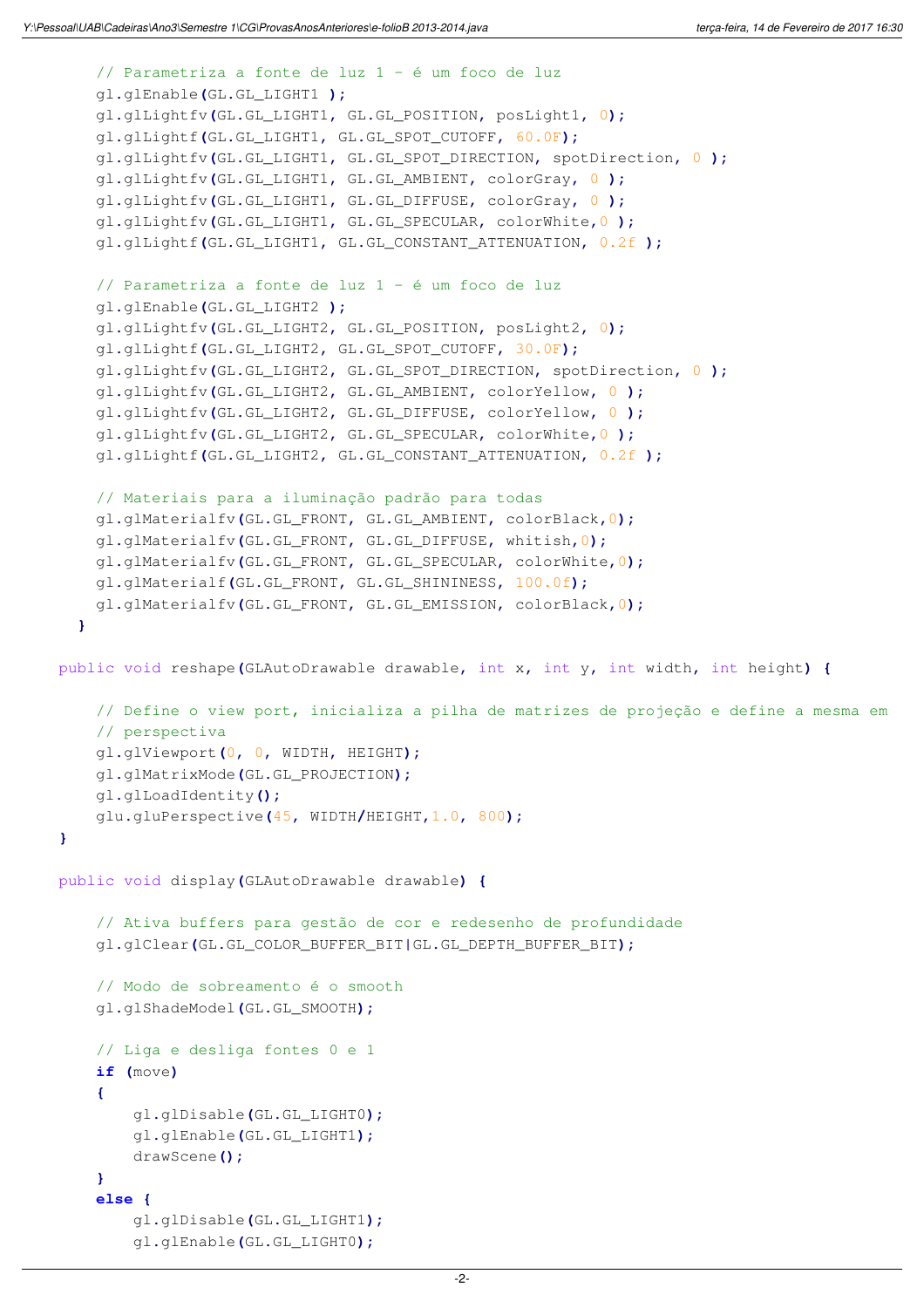drawScene**();**

**}**

luz móvel

```
}
    // Garante a pilha da model-view estar sem transformações indesejáveis acumuladas
    gl.glMatrixMode(GL.GL_MODELVIEW);
    gl.glLoadIdentity();
    // Especifica posição do observador da cena e do ponto para o qual olha
    glu.gluLookAt(0,70,200, 3*WIDTH/6, 3*HEIGHT/6, 0.0f, 0,0,1);
    // torna refrescamento de desenho mais lento
   try {
       Thread.sleep(100);
    } catch (Exception ignore) {
        }
// Desenha a cena
public void drawScene() {
    if (spin > 360.0f) spin = 0.0f;
   ++spin;
   move = !move;
    // Desenha o plano em verde, posicionando e definindo material
    gl.glPushMatrix();
        gl.glTranslatef(3*WIDTH/6 - 30, 3*HEIGHT/6 - 20, 0.0f);
        gl.glScalef(350.0f, 250.0f, 2.0f);
        gl.glMaterialfv(GL.GL_FRONT, GL.GL_EMISSION, colorGreen, 0);
        glut.glutSolidCube(1);
    gl.glPopMatrix();
    // Desenha o cone em vermelho, posicionando e definindo material
    gl.glPushMatrix();
        gl.glTranslatef(3*WIDTH/6, 3*HEIGHT/6, 10.0f);
        gl.glScalef(40.0f, 40.0f, 40.0f);
        gl.glMaterialfv(GL.GL_FRONT, GL.GL_EMISSION, colorRed,0);
        glut.glutSolidCone(1, 1, 20, 20);
    gl.glPopMatrix();
    // Desenha a esfera em amarelo, posicionando e definindo material
    gl.glPushMatrix();
        gl.glTranslatef(3*WIDTH/6 + 150, 3*HEIGHT/6, 15.0f);
        gl.glScalef(40.0f, 40.0f, 40.0f);
        gl.glMaterialfv(GL.GL_FRONT, GL.GL_EMISSION, colorLightYellow,0);
        glut.glutSolidSphere(1, 20, 20);
    gl.glPopMatrix();
    // Desenha o cilindro em magenta, posicionando e definindo material
    gl.glPushMatrix();
        gl.glTranslatef(3*WIDTH/6 - 150, 3*HEIGHT/6, 15.0f);
        gl.glScalef(40.0f, 40.0f, 40.0f);
        gl.glMaterialfv(GL.GL_FRONT, GL.GL_EMISSION, colorCyan, 0);
        glut.glutSolidCylinder(1, 1, 20, 20);
    gl.glPopMatrix();
    // Desenha uma esfera acima do plano com os demais objetos e associa uma fonte de
```

```
-3-
```